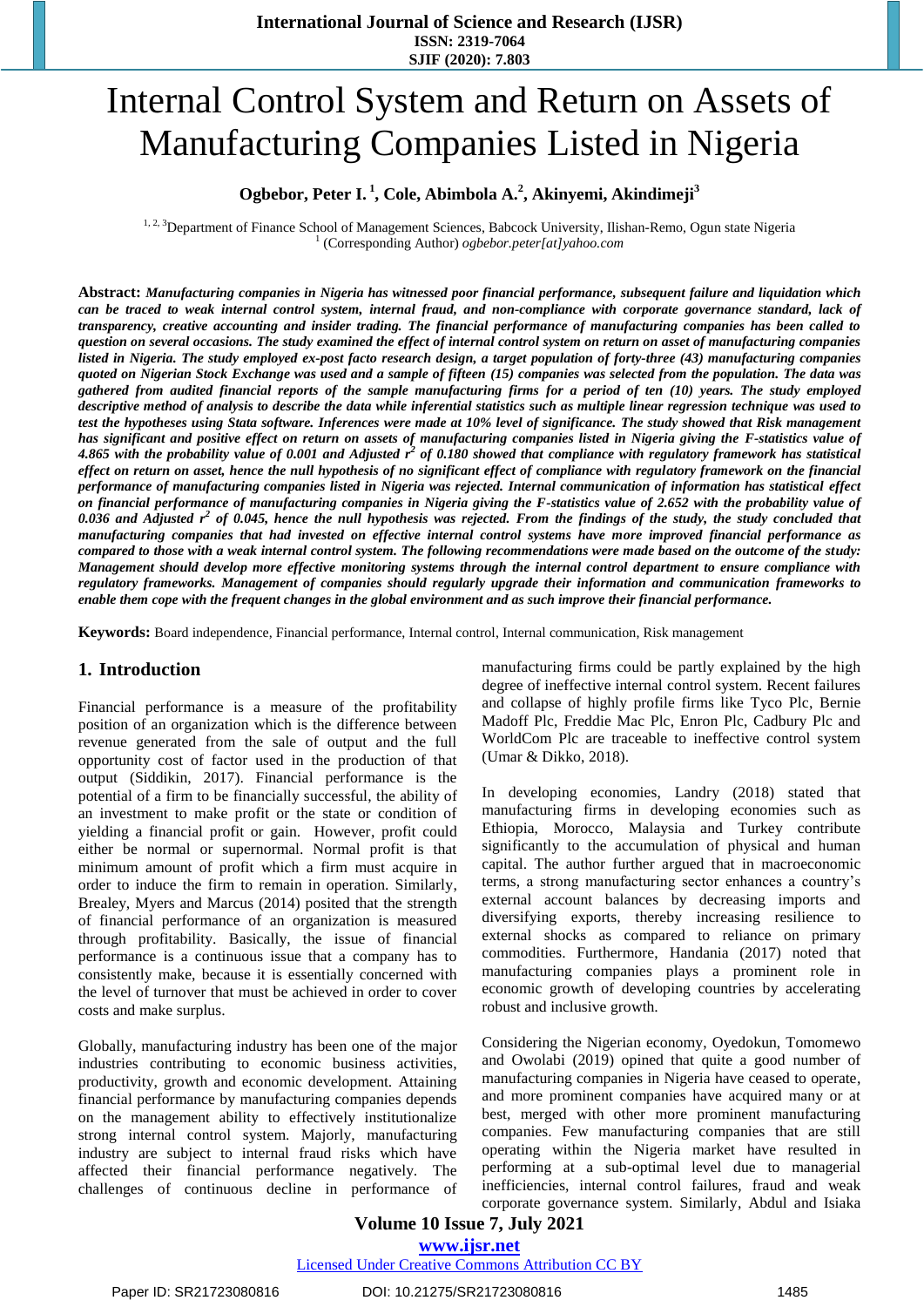(2015) noted that the growth of the manufacturing sector in Nigeria has been stagnant over the years due institutional challenges caused by internal control lapses, managerial inefficiencies, fraudulent activities and high-profile corporate accounting scandals.

The Institute of Chartered Accountants of Nigeria broadened the definition of internal control as the plan of organization and the methods and measures adopted within a business to safeguard its assets, check the accuracy and reliability of its accounting data, promote operational efficiency, and encourage adherence to the prescribed managerial policies. This definition is broader than the meaning usually attributed to the term, because it recognizes that a system of internal control extends beyond matters which relate directly to the accounting and financial functions (ICAN, 2011). Moreover, internal controls are put in place to ensure the safe custody of all companies' assets; to avoid abuse, misuse or misappropriation of assets and to detect and safeguard company's resources against probable frauds.

Similarly, the Committee of Sponsoring Organization (COSO) framework identifies five main elements of internal control systems against which the review should take place; these elements of control help organizations to improve performance (COSO, 2014). These include Control environment, Risk assessment, control activities, information and communication and monitoring. It also includes the policies and procedures that protect the assets of an organization, create dependable financial reporting, uphold compliance with laws and regulations and achieve efficient and effective operations. These are not only linked to accounting and reporting but also to the organizations communication processes, both internally and externally, which include methods for handling funds received and expended by the organization, preparing appropriate and timely financial reporting to Board members and officers, conducting the annual audit of the organization's financial statements, risk assessment and analysis of the control environment (Brennan & Soloman, 2016).

In the past years, manufacturing companies in Nigeria had witnessed poor financial performance, subsequent failure and liquidation which can be traced to weak internal control system, internal fraud, non-compliance with corporate governance standard, lack of transparency, creative accounting and insider trading. The financial performance of manufacturing companies has been called to question on several occasions. One of such occasions can be traced to the experience of Cadbury Nigeria Plc and Lever Brothers (Now Unilever).

Despite the fact that internal control system has been in existence for many years in most organization, the problem of financial crimes, have continued to be on the increase. Examples of this financial crimes include; financial irregularities within the departments, collusion among senior or highly-trusted employees, breaches of control and insider trading. Various researchers such as (Eke, 2018; Umar & Dikko, 2018) have affirmed that internal control set by management in most organization has not been able to completely prevent these fraudulent occurrences because these controls have not significantly reduced the reoccurring

fraud and corruption perpetuated by employees in most organizations.

Omoniyi and Akinselure (2016) emphasized that one of the key measures targeted to improve the financial performance and stability of manufacturing firms in Nigeria was the compliance with internal control framework which was revised, updated and strictly enforced. However, findings revealed serious infractions such as internal control failures, false disclosures, market abuses, misstatements in financial statements, poor Board oversight, irregular approval of directors' remuneration, unjustified disbursement to directors and management of the company and related party transactions. Furthermore, Payal and Singh (2017) noted that infractions and non-compliance with internal control framework has further increased fraudulent activities in most organization thereby affecting the financial performance of such firms negatively.

The exact relationship between internal control and financial performance of manufacturing companies has generated diverse opinions in the empirical literature, a number of studies have shown conflicting results (Eke, 2018; Umar & Dikko, 2018; Omoniyi & Akinselure, 2016; Nwobodo, Adegbie & Banmore, 2020). Also, majority of earlier studies considered the effect of internal control on consumer goods manufacturing companies. The need to incorporate the health care and industrial goods sector as an important segment of the manufacturing industry makes this study unique. Thus, this study seeks to examine the effect of internal control system on the financial performance of manufacturing companies listed in Nigeria.

#### **Objectives of the Study**

- 1) Investigate the effect of compliance with regulatory framework on the financial performance of manufacturing companies listed in Nigeria.
- 2) Determine the effect of internal communication of information on the financial performance of manufacturing companies listed in Nigeria.

#### **Research Questions**

- 1) What is the effect of compliance with regulatory framework on the financial performance of manufacturing companies listed in Nigeria?
- 2) How does internal communication of information affect the financial performance of manufacturing companies listed in Nigeria?

#### **Research Hypotheses**

 $H<sub>01</sub>$ : Compliance with regulatory framework does not have any significant effect on financial performance of manufacturing companies listed in Nigeria.

 $H_{02}$ : Internal communication of information in the organization does not significantly affect the financial performance of manufacturing companies listed in Nigeria.

# **2. Literature Review**

#### **2.1 Internal Control System**

According to COSO Internal Control Integrated Framework (2014), there are five key elements of internal control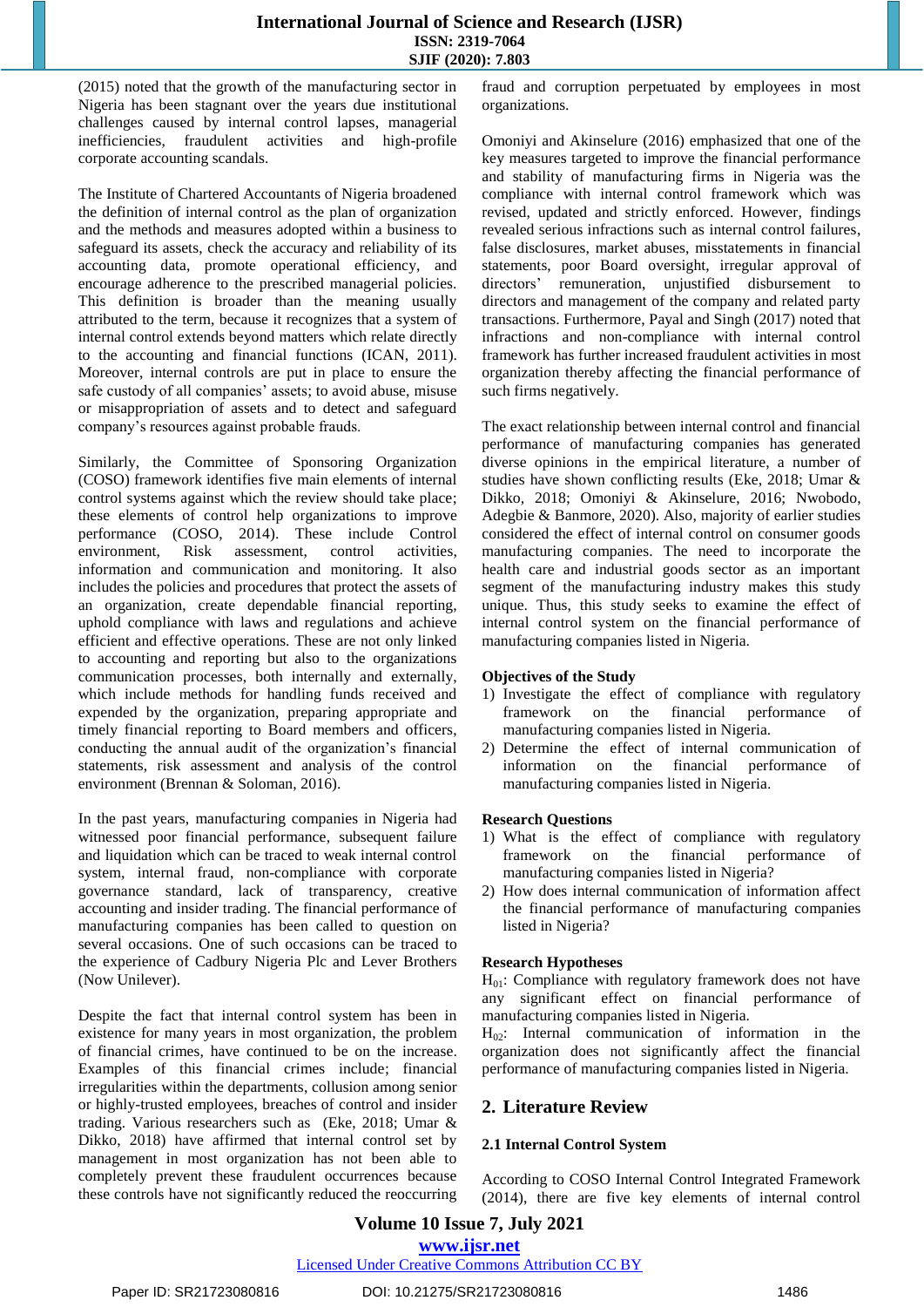system which include control environment, analysis of risk, control of activities, communication of information, and systematic review of internal control elements. Control environment influences the degree of success of the other four elements. Thus, control environment constitute employees behavior and morals, upholding professionalism, participation, organization structure, style of management, authorization and human personnel policies. Kakucha (2014) agrees that without solid control environment, the other components of internal controls become ineffective. On the other hand, risk assessment analyses the factors that might hinder the attainment company objectives. It comprises of information for identifying risks of material misstatement, risk analysis and evaluation, analyzing procedures performed on both financial data and non-financial data, observation and inspection methods and documentation of risks. Eke (2018) defines control activities as guidelines and methods that enable appropriate responses are initiated in case the organization is facing risks. The control activities encompass operational controls, financial information controls and compliance controls. Operational controls comprises of separation of duties, proper duty specification on handling transactions, documentation and records, control over properties and supervising of performance. Information and communication ensures that information flows throughout the organization. The flow of information should be adequate, sufficiently detailed, explicit, accurate and up to date in an upward direction, as part of a routine management information system. The exchange of information allows personnel carry out activities in a coordinated fashion. Monitoring, according to Bowrin (2014) can be ensured by periodically independently checking and observing customer complaints, responses, periodical audits carried out by internal auditors. Thus, monitoring is a vital activity in an organization which ensures the effectiveness of all other internal control components.

Owusu-Boateng, Amofa and Owusu (2017) conceptualized internal control system as a procedure of accounting planned in ensuring efficient safeguard of assets or implementing a policy that will avoids fraud and error in the management of organizational processes and values. Internal control system is a critical part of administrating an organization as it entails the plans, methods, and procedures used to meet an organization's vision, mission, goals and objectives; and by acting in that way, sustain performance based executive. Similarly, Muhun and Jagongo (2018) emphasized that internal control assists managers to achieve required results through effective management of resources.

Hammed (2018) explained that internal control is a systematic way of carrying out organization's activities and procedures, within specified company rules and regulations for the overall success of the enterprise. According to Whittington (2017), internal controls span beyond issues relating to bookkeeping and production of financial reports. He further noted that internal controls can be regarded as organized procedures that lead to evaluation of the level of pre-determined objectives in relation with the actual results of the company. According to Mawanda (2018), organizations' commitment to adhering to internal controls results in better performance unlike organizations that lack commitment to internal controls. Internal control deals with the organizations' compliance with regulations and financial reporting standards. Rittenberg (2015) highlighted benefits of effective internal control which includes detecting error and fraud, minimizing illegal activities and enhancing quality data and financial reporting.

#### **2.1 Financial Performance**

A firm's financial performance reflects its capability to make profit from all its business lines. This is an indication of how efficient the administration can generate incomes using the capital accessible in the market. Growth in earnings is said to be the key aim of every firm. In an aggressive marketplace, a firm needs to determine how to attain an acceptable level of productivity, which comprises of defining which parts of monetary policies are functioning and which ones require upgrading (Babalola, 2015).

Financial performance measures the extent of achievements by organizations, which could reflect a good result for certain periods and otherwise for other periods (Batchimeg, 2017). One of the main aim for measuring the achievements of organizations is to obtain useful information related to flow of fund, the use of fund, effectiveness and efficiency in the utilization of the funds. This information also motivates managers to make good informed decisions (Amal, Sameer, & Yahya, 2012). According to Siddikin (2017), profit means the difference between revenue generated from the sale of output and the full opportunity cost of factor used in the production of that output. Financial performance is the potential of a firm to be financially successful, the ability of an investment to make profit or the state or condition of yielding a financial profit or gain. However, profit could either be normal or supernormal. Normal profit is that minimum amount of profit which a firm must acquire in order to induce the firm to remain in operation.

Basically, the issue of financial performance is a continuous issue that a company has to consistently make, because it is essentially concerned with the level of turnover that must be achieved in order to cover costs and make surplus. According to Babalola (2015), the strength of financial position of an organization is measured through profitability. Financial analysis is the process of identifying the financial strengths and weaknesses of the firm by properly establishing relationship between the items of the balance sheet and the profit and loss account. In financial analysis, ratios are used as a benchmark for evaluating the financial position and performance of a firm. Similarly, Brealey, Myers and Marcus (2014) posit that financial performance can be measured through ratio analysis, breakeven analysis, marginal analysis, cost control or through financial control.

#### **2.2 Theoretical Review**

#### **Resource Dependency Theory**

Resource dependence theory (RDT) was propounded by Williamson in 1995. The theory explains how external resources of company affect its behavior and strategy. The theory is based on the assumption that company should have control of its critical resources so that it does not depend on other parties. The key role of the Board of directors is to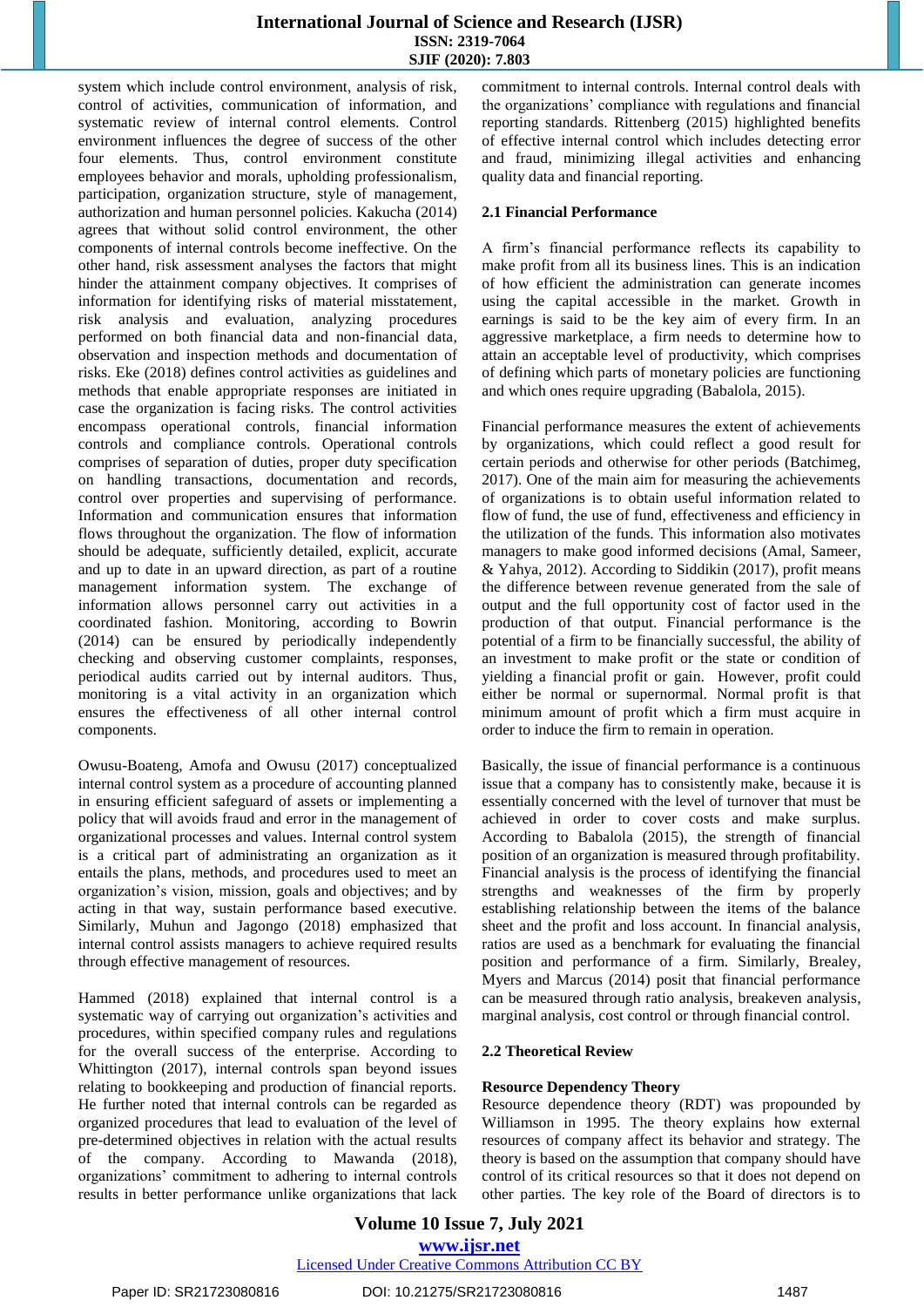control and monitor the managers and provide resources. Therefore, firms have to secure resources from the environment so as to reduce uncertainty and enhance firm performance (Taljaard, 2015).

A critic of the resource dependent theory is Donaldson (2012), an advocate of contingency theory which focuses on the prominent relevance of power structures and processes and the resulting critique about economics, costs and efficiency which explains company behavior Donaldson (2012) argued that economic theories where costs and efficiency are at the center of attention and not uncertainty or power could also explain many other phenomena just as well or even better than RDT.

This theory is related to this study as it provides alternative explanation of the contact role of Board of director in which companies seek to manage external dependency by forming ownership ties and Board connections (Thomsen & Conyon, 2012). Hillman, Cannella, and Harris (2002) suggested four primary benefits for the external linkages which includes the provision of specific resources such as expertise, information or advice from individuals with experience in a variety of areas; creation of channels of communication to the firm; provision of commitments of support from important organizations in external environment; and creation of legitimacy for the firm.

#### **Stakeholders Theory**

The stakeholder theory was developed by Freeman in 1984. The theory advocates that managers in organizations have a network of relationships to serve; this include employees, shareholders, suppliers, business partners and contractors. The proponents of stakeholder theory consider the shareholders theory to be too narrow, as manager actions impact other interested parties, other than shareholders. In essence, the stakeholder theory emphasizes the need for managers to be accountable to stakeholders. Stakeholders are any group or individual that can affect or is affected by the achievement of a corporation's purpose.

In support of the stakeholders theory, Donaldson and Preston (2015) asserted that stakeholder theory focuses on managerial decision making and interests of all stakeholders which have intrinsic value, and no sets of interests is assumed to dominate the others. This suggests that managers are expected to consider the interests and influences of people who are either affected or may be affected by a firm's policies and operations. In the same way, Jensen (2001) affirms that managers should pursue objectives that would promote the long-term value of the firm by protecting the interest of all stakeholders. Blattberg (2004) emphasized that the stakeholder theory is a good combination of economy and ethics. No company can survive if it only has the shareholders' economic gain in mind. It needs to accept feedback from creditors, customers, employees, suppliers, and the likes.

Stakeholder theory has been criticized for over saddling managers with responsibility of being accountable to several stakeholders without specific guidelines for solving problems associated with conflict of interests. However, Freeman (1984) contends that the network of relationships with many groups can impact decision making processes, as stakeholder theory is concerned with the nature of these relationships in terms of processes and outcomes for the firm and its stakeholders. In relations to this study, internal control system is seen as a set of relationships between a company's management, its Board, its shareholders and other stakeholders which provides the structure through which the objectives of the company are set, and the means of attaining those objectives and monitoring performance.

#### **Theoretical Framework**

This research reviewed two theories in the literature which includes; resource dependence theory and stakeholder theory. However, this study focused on resource dependency theory. The resource dependency theory focuses on the role of management in ensuring effective control of critical resources so that it does not depend on other parties. Thus, based on the resource dependency theory, the key role of the Board of directors is to control and monitor the managers so as to ensure that resources are managed efficiently.

#### **2.3 Empirical Review**

Omoniyi and Akinselure (2016) examined the effect of internal control as a measure of compliance with regulatory framework on financial performance of some selected firms. The methodology of the study is based on survey research approach. The statistical data used for the study were obtained by distribution of one hundred and fifty (150) questionnaires among selected employees, in the five (5) manufacturing firms considered in the research work. The respondent were selected using non-probability sampling method, the data obtained from the questionnaire were analyzed using multiple regression statistical tools in SPSS (Statistical Packages for Social Sciences.). The result of the analysis showed that compliance with regulatory framework has significant relationship with fraud perpetrated in the organization, and this was because the P- value obtained (i.e.0.002) using multiple regressions was greater than the benchmark value of 5% specified in SPSS for this analysis. Based on this result, the study recommends that management should develop more effective strategies that will ensure that internal control is effective and efficient, so that fraud perpetration in the organization will be significantly reduced.

Mawanda (2017) conducted a research on effects of internal control systems on financial performance of manufacturing firms in Uganda. Internal controls were looked at from the perspective of compliance with regulatory framework, control environment, internal audit and control activities. The study established a significant positive relationship between compliance with regulatory framework and financial performance of selected manufacturing companies. The study recommended a rigorous monitoring to ensure by the internal control department to ensure compliance with regulatory frameworks.

Al-Habaybah (2019) conducted a study on factors influencing the extent of mandatory compliance with IAS disclosure requirements by manufacturing companies listed at Amman Stock Exchange. The study empirically investigated the extent of mandatory compliance with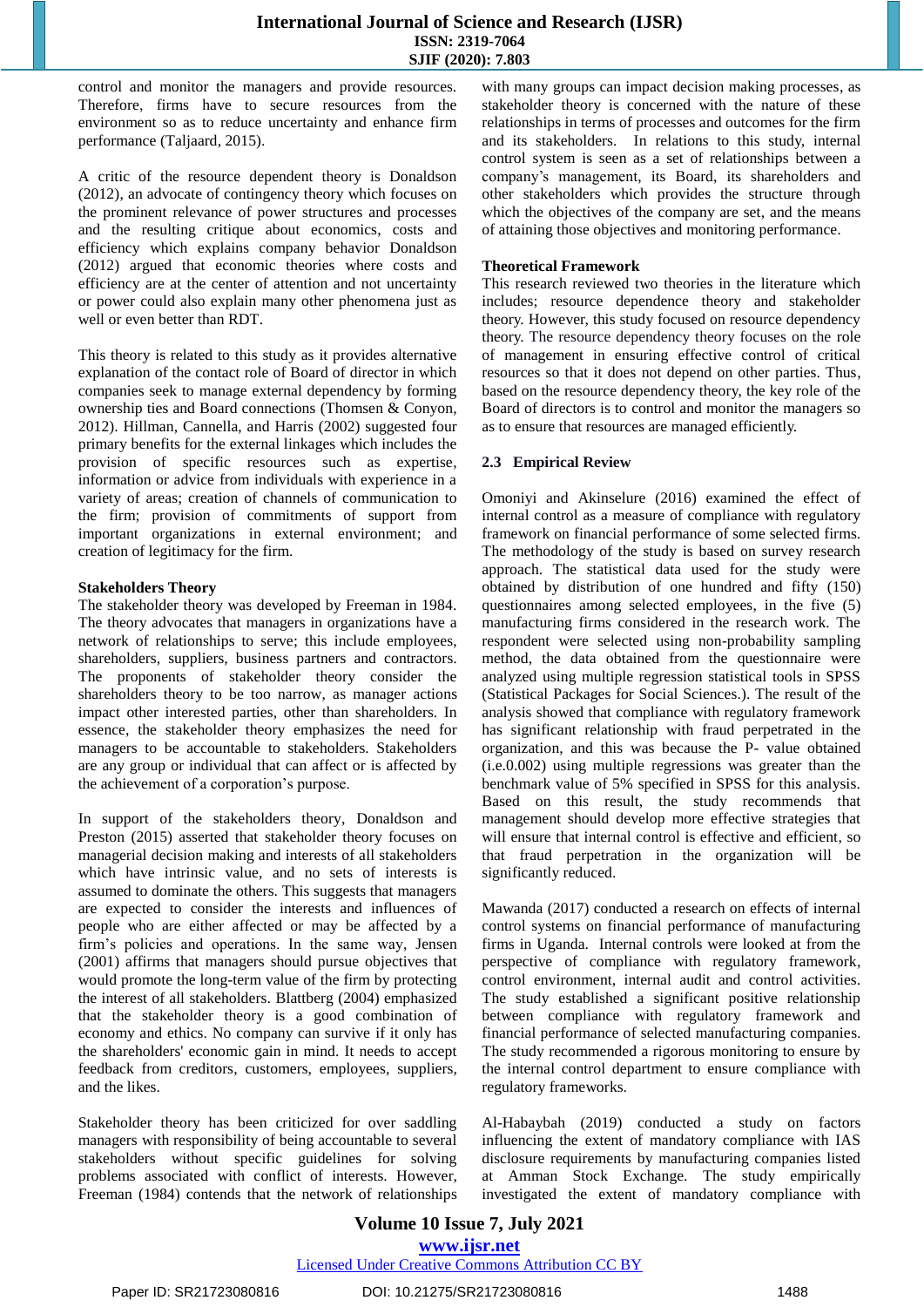International Accounting Standards (ISAs) by manufacturing companies listed at Amman Stock exchange in 2019 and also explained the relationship between some of corporate specific characteristics (size, age, leverage and profitability); and internal control attributes such as compliance with regulatory framework, audit committee independence, type of audit firm, ownership structure and concentration on the level of the compliance. An index of compliance was devised to quantify the level of the compliance; this was applied to financial statement of fifty (50) manufacturing companies listed at Amman Stock Exchange for the year 2019. Multiple regression analysis was employed to explore the relationship between the level of compliance and the particular attributes of these companies, the average level of the compliance for all companies was 76.6% of the items in the index, and no company within the examined time fully complied with all requirements. The study also revealed that there is a significant positive relationship between (size, leverage, profitability, ownership structure, type of audit firm) and the level of mandatory compliance with IASs.

Rogers (2016) conducted a study on the effect of internal control on financial performance of selected manufacturing firms in Uganda. The study explored the relationship between the core principles of internal control system and financial performance of manufacturing firms in Uganda. The finding indicated that compliance with regulatory framework predicts 34.5 % of the variance in the general financial performance of manufacturing companies in Uganda. Chiang (2015) conducted a study on the effect of compliance with regulatory framework on corporate Performance of manufacturing companies in China. This study explored the relationship among indicators of internal control, including compliance with regulatory framework, Board independence and risk management on financial performance. The results indicated that compliance with regulatory framework had a significant positive relationship with financial performance and it is one of the most important indicators for evaluating internal control effectiveness.

Eissa, Faosi and Almaqtari (2019) examined the impact of internal control system on financial performance of Indian manufacturing companies. The analysis was based on balanced panel data over a period ranging from 2013/2014to 2015/2016 for thirty (30) Indian manufacturing companies listed on the Bombay Stock Exchange (BSE). The study investigated three aspects of internal control system namely compliance to regulatory framework, Board of directors (independence, size, composition, and diligence), audit committee (size, composition, and diligence) and institutional ownership, whereas financial performance was measured according to three common measures, return on assets (ROA) and earnings per share (EPS). The results revealed that compliance to regulatory framework, Board size, Board diligence, audit committee size, and institutional ownership have a significant impact on ROA, while Board composition, audit committee composition, audit committee diligence and company age have an insignificant effect on ROA.

Mandu (2014) explored the effect of internal communication on staff performance in large corporate organizations, a case study of the Kenya commercial bank. The main objective of this paper is to investigate the effects of internal communication to staff performance in large corporate organizations. The study investigated whether or not there is a significant relationship between internal communication and employee performance; to establish the effects of internal communication on employees' output, timeliness, and cost effectiveness, adherence to policy, personal appearance /grooming and appraisal. The population of the study consisted of Kenya commercial bank's head office staff. Data for the period 2008 through 2010 was obtained from the corporate communications and public affairs division in Kenya. A cross sectional survey was employed. The study recommended that there is need for large organizations to take cognizance of the fact that poor internal communication may impact negatively on staff performance.

Zheng, Yu-fang and Liu (2019) examined the mediation effect of equity structure and internal communication on internal control and ultimately on corporate financial performance. The regression results showed that internal control plays a partial mediating effect on the impact of equity concentration, equity balance and equity nature on financial performance, but the mediating effect between equity nature and corporate financial performance is weak. The study concluded that the shareholding structure can promote the improvement of the internal control level of the enterprise, thereby improving the financial performance of the enterprise.

Makori (2016) examined the components of internal controls performance in terms of return on capital employed (ROCE) of Kenyan cement manufacturing companies. The research employed descriptive survey design. Four companies were selected out of seven (7) registered cement manufacturing companies. Data for the study was gathered using a questionnaire approach. The study also used published financial statements as a source of secondary data. An oral interview was used to obtain information that was no obtained through questionnaires. Regression analysis was used to investigate the relationship between internal control system measured by internal communication and financial performance as measured by ROCE exists. Statistical package for social sciences analyzed the data gathered through questionnaires. The results revealed that a positive relationship exists between internal communication, control environment, risk assessment, control activities, information and communication and monitoring with financial performance (ROCE) of cement companies incorporated in Kenya. The five components of internal control (internal communication, control activities, risk assessment, control environment and monitoring) were significant with values of less than 5% implying that all variables were statistically significant. Further the coefficient of determination indicated the independent variables contributed to 51.6% of the variation in financial performance as was explained by of 0.516 implying the model was a good predictor. The study concluded that a positive relationship exists between internal controls and financial performance of cement producing companies incorporated in Kenya. The study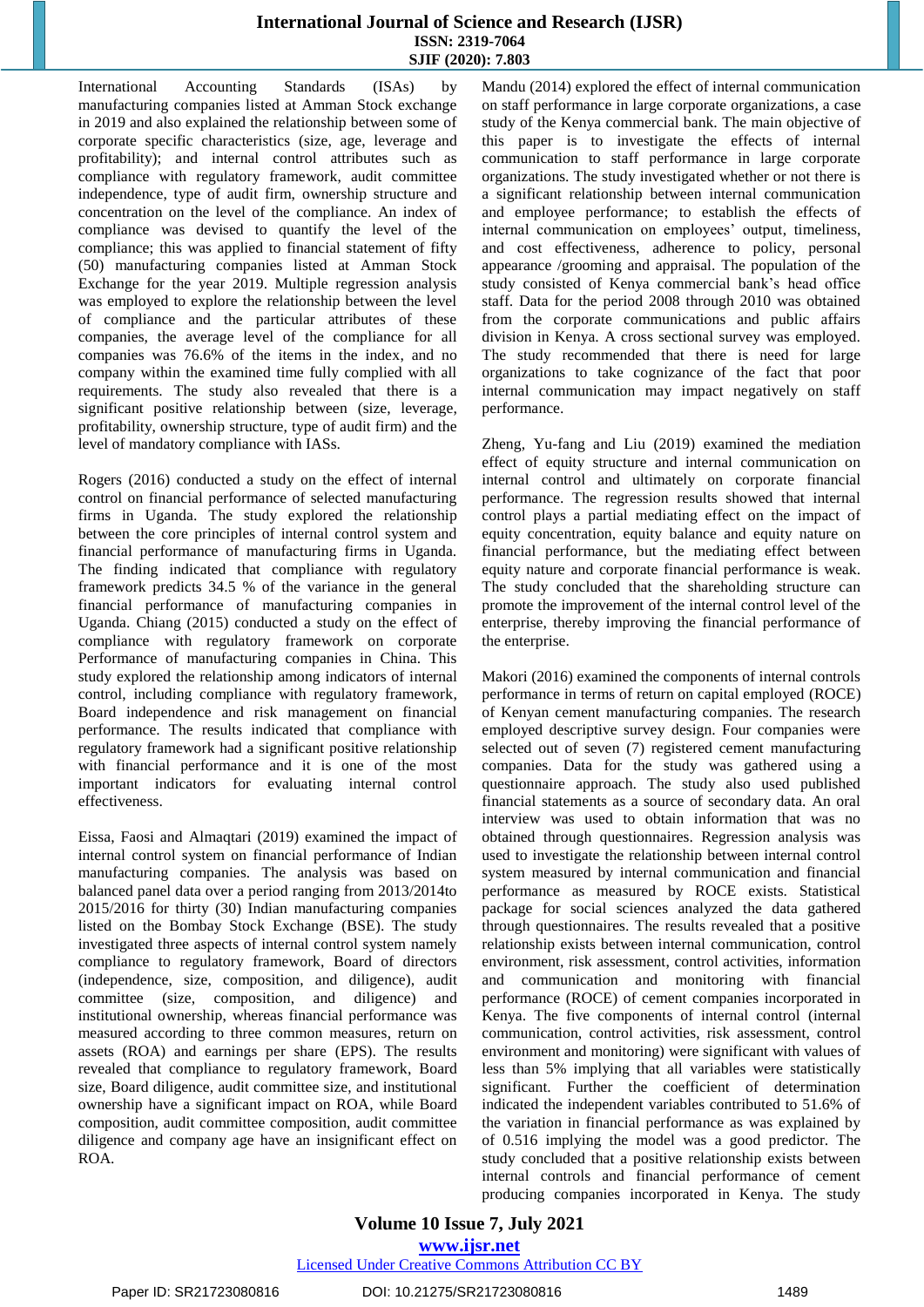noted that companies that had effective internal controls experienced improved financial performance.

Asamu (2014) examined the impact of communication on workers' performance in selected organisations in Lagos State, Nigeria. The study examines the significant relationship between communication and workers' performance in some selected organisations in Lagos State, Nigeria. Data for the study were collected through questionnaire with sample population of 120 respondents. The result of this study reveals that a relationship exists between effective communication and workers' performance, productivity and commitment. The study recommended that managers will need to communicate with employees regularly to improve workers' commitment and performance.

## **3. Methodology**

**Model Specification**

 $Y_i = f(X_i)$ 

To achieve the objectives of this study an *ex-post facto* research design was employed, the target population of this study includes the entire forty-three (43) manufacturing companies currently quoted on Nigerian Stock Exchange as at August, 2019. In other words, forty-three (43) manufacturing companies form Consumer Goods, Healthcare Services and Industrial goods currently quoted on NSE was considered the population of this study. A sample of fifteen (15) out of the forty-three (43) manufacturing companies under consumer goods, healthcare and industrial goods quoted on the Nigeria stock exchange was purposively selected for a period of ten (10) years

 $Y_i$  = vector of dependent variables while  $X_i$  = vector of independent variables In specific manner;  $ROA = f (FPD, PDR)$  equ. (1a)  $ROA = f (FPD, PDR, FSZ, FGE)$  equ. (1b)  $ROA = f(FMD, DSC)$  equ. (2a)  $ROA = f(FMD, DSC, FSZ, FGE)$  equ. (2b)

However, the models are specified in empirical forms as;  $ROA_{it} = \alpha_0 + \alpha_1 FPD_{it} + \alpha_2 PDR_{it} + \varepsilon_{it}$ equ. (3a)  $ROA_{it} = \alpha_0 + \alpha_1 FPD_{it} + \alpha_2 PDR_{it} + \alpha_3 FSZ_{it} + \alpha_4 FGE_{it} +$  $\varepsilon_{it}$  equ. (3b)  $ROA_{it} = \alpha_0 + \alpha_1 FMD_{it} + \alpha_2 DSC_{it} + \varepsilon_{it}$ equ. (4a)  $ROA_{it} = \alpha_0 + \alpha_1 FMD_{it} + \alpha_2 DSC_{it} + \alpha_3 FSZ_{it} + \alpha_4 FGE_{it} +$  $\varepsilon_{it}$  equ. (4b) Where;  $ROA =$  Return on Asset (Proxy for Financial Performance)  $FPD =$  Fines and penalties paid  $PDR = Periodic$  reports  $FMD =$  Frequency of monitoring internal control deficiencies by the audit committee  $DSC =$  Disclosures of accounting policies in the financial statement  $FSZ =$  Firm Size  $FGE =$  Firm Age  $\varepsilon$ = error term  $\alpha_0$  = constant  $\alpha_1 - \alpha_4$ = model coefficients and the subscript  $it = cross$ section 1-n and time t

#### **4. Discussions of Results**

|                 | <b>ROA</b>         | LOR.  | <b>CIR</b>       | <b>NXD</b> | <b>NOM</b> | <b>FPD</b>     | <b>PDR</b> | <b>FMD</b> | <b>DSC</b> | <b>FSZ</b>    | FGE    |
|-----------------|--------------------|-------|------------------|------------|------------|----------------|------------|------------|------------|---------------|--------|
| Mean            | 0.015              |       | $0.274 \, 0.636$ | 0.737      | 6.289      | 1.381          | 3.969      | 4.144      | 0.995      | 21.135 34.969 |        |
| Median          | 0.013              |       | $0.260$ $0.650$  | 0.700      | 6.000      | 1.390          | 4.000      | 4.00       | 1.000      | 21.100 29.000 |        |
| Maximum         | 0.056              |       | 0.710 1.270      | 2.500      | 13.000     | 1.390          | 4.000      | 9.000      | 1.000      | 22.830 73.000 |        |
| Minimum         | $-0.095$           |       | 0.02010110       | 0.110      | 2.000      | 1.100          | 3.000      | 1.000      | 0.830      | 18.870        | 7.000  |
| Std. Dev.       | 0.019              |       | 0.139 0.197      | 0.412      | 2.136      | 0.051          | 0.174      | 0.979      | 0.000      | 0.849         | 16.467 |
| <b>Skewness</b> | $-2.328$           |       | $0.602 - 0.387$  | 1.310      | 0.968      | $-5.419$       | $-5.4189$  | l.584      | $-5.419$   | $-0.278$      | 0.562  |
| Kurtosis        | 15.7621            | 3.685 | 4.108            | 6.461      | 3.844      | 30.365         | 30.365     | 11.839     | 30.376     | 2.573         | 2.476  |
| Jarque-Bera     | 745.84 7.762 7.384 |       |                  | 76.160     |            | 18.016 3501.37 | 3501.37    | 356.31     | 3501.37    | 1.984         | 6.215  |
| Probability     | 0.000              | 0.021 | 0.025            | 0.000      | 0.000      | 0.000          | 0.000      | 0.000      | 0.000      | 0.371         | 0.045  |

**Table 4.1:** Descriptive Statistics

**Source:** Author's Computation (2021) using E-views 9 where ROA is Return on Assets, LQR is Liquidity Ratio, CIR is Cost to Income Ratio, NXD is Proportion of Non-Executive Directors on Board Directors, NOM is Number of Board Meeting, FPD is Fines and Penalties Paid, PDR is Period Reports, FMD is Frequency of Monitoring Internal Control Deficiencies by the Audit Committee, DSC is Disclosures of Accounting Policies in the Financial Statement, FSZ is Firm Size and FGE is Firm Age.

#### **4.1 Descriptive Analysis**

The parameters we considered as dependent variables for assessing the effect of internal control system on financial performance of manufacturing companies listed in Nigeria in this study is Return on Asset (ROA). Liquidity ratio has a mean of 0.274 indicating that on the average, liquidity ratio growth by 27.4% per year. The mean of liquidity ratio was within it minimum and maximum range of growth within 2.0% and 71.0%. Liquidity ratio dispersion was 13.9%. This

standard deviation indicated a narrow variation in liquidity ratio within the period considered.

Also, cost to income ratio within period considered was 0.636 which means that on average cost to income ratio was 63.6% which cannot be kept within one digit and by implication will go a long way in affect return on asset. Cost to income ratio has a minimum of 0.110 and a maximum value of 1.270 which and on average, cost to income ratio falls within its minimum and maximum. Also, its dispersion was 0.197. This standard deviation indicated a narrow

# **Volume 10 Issue 7, July 2021**

**www.ijsr.net**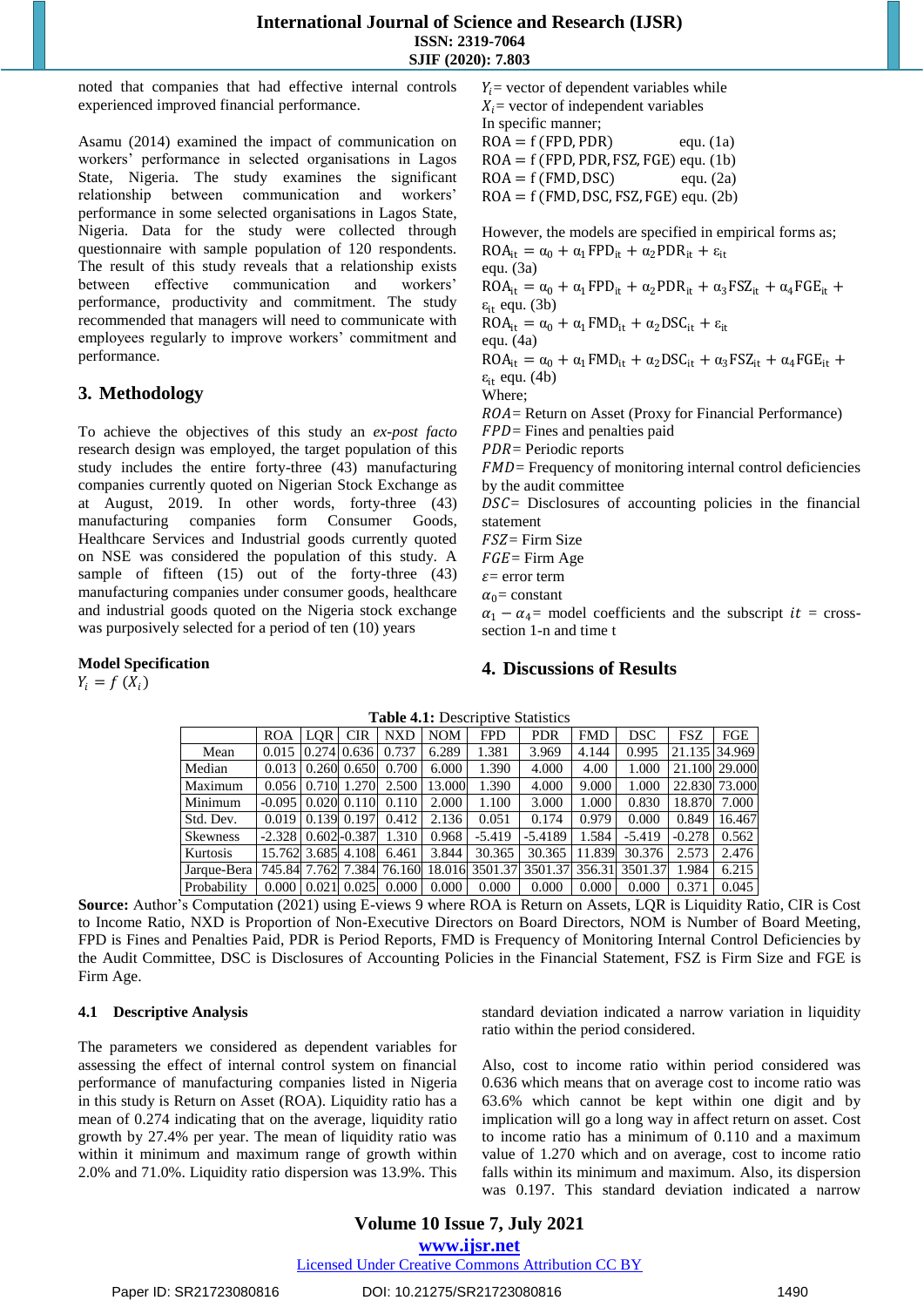variation in cost to income ratio within the period considered.

Furthermore, proportion of non-executive directors on board as a whole was included in order to see it impact on return on asset and it was revealed that on the average, proportion of non-executive directors on board was 0.737. Proportion of non-executive directors on board has a minimum of 0.110 and a maximum value of 2.500 and from the average yearly proportion of non-executive directors on board for the sample as a whole with a standard deviation of 0.412 which measure dispersion indicated a high variation in proportion of non-executive directors on board within the period considered.

In the same vein, number of board meetings has a yearly mean of 6.289 meaning that on the average, the board of director meets six times per year in order to decide on how to boost their company financial performance based on internal control system. The result was within the minimum range of meet of 2 times and maximum range of 13 times. The maximum recommendation for board of director to meet should be 13 times but they companies sampled only meet six times per year.

| <b>Table <math>\pi, \mu</math>.</b> Correlation in all $\Lambda$ |            |            |            |          |            |                |            |                    |         |                  |     |
|------------------------------------------------------------------|------------|------------|------------|----------|------------|----------------|------------|--------------------|---------|------------------|-----|
|                                                                  | <b>ROA</b> | <b>LQR</b> | <b>CIR</b> | NXD      | <b>NOM</b> | <b>FPD</b>     | <b>PDR</b> |                    | FMD DSC | FSZ.             | FGE |
| <b>ROA</b>                                                       | 1.000      |            |            |          |            |                |            |                    |         |                  |     |
| LQR                                                              | 0.439      | 1.000      |            |          |            |                |            |                    |         |                  |     |
| <b>CIR</b>                                                       | $-0.213$   | $-0.115$   | 1.000      |          |            |                |            |                    |         |                  |     |
| <b>NXD</b>                                                       | $-0.075$   | 0.043      | 0.063      | 1.000    |            |                |            |                    |         |                  |     |
| <b>NOM</b>                                                       | $-0.252$   | $-0.189$   | 0.304      | 0.273    | 1.000      |                |            |                    |         |                  |     |
| <b>FPD</b>                                                       | $-0.057$   | 0.137      | $-0.055$   | $-0.159$ | $-0.032$   | 1.000          |            |                    |         |                  |     |
| <b>PDR</b>                                                       | $-0.057$   | 0.137      | $-0.055$   | $-0.159$ | $-0.032$   | 0.430          | 1.000      |                    |         |                  |     |
| <b>FMD</b>                                                       | 0.114      | 0.024      | $-0.031$   | 0.008    | 0.289      | 0.026          | 0.026      | 1.000              |         |                  |     |
| DSC.                                                             | 0.023      | 0.133      | 0.051      | 0.127    | $-0.144$   | 0.312          | 0.312      | 0.026              | 1.000   |                  |     |
| FSZ                                                              | 0.449      | 0.392      | $-0.115$   | 0.228    | 0.156      | 0.0002         | 0.0002     | $0.290 \mid 0.139$ |         | 1.000            |     |
| FGE                                                              | $-0.070$   | 0.021      | $-0.011$   | $-0.044$ |            | $-0.150$ 0.087 | 0.087      | $0.197 \mid 0.171$ |         | $-0.082$   1.000 |     |

**Table 4.2:** Correlation Matrix

**Source:** Author's Computation (2021) using E-views 9. Where ROA is Return on Assets, LQR is Liquidity Ratio, CIR is Cost to Income Ratio, NXD is Proportion of Non-Executive Directors on Board Directors, NOM is Number of Board Meeting, FPD is Fines and Penalties Paid, PDR is Period Reports, FMD is Frequency of Monitoring Internal Control Deficiencies by the Audit Committee, DSC is Disclosures of Accounting Policies in the Financial Statement, FSZ is Firm Size and FGE is Firm Age.

#### **4.2 Pearson Pairwise Correlation**

As part of the preliminary analysis, the study assesses the degree of association among the selected variables and other purposes of this result was to determine whether there are bivariate relationship between each pair of the dependent and independent variables considered in our subsequent analysis and to ensure that the correlations among the explanatory variables are not so high to the extent of posing multicollinearity problems.

Specifically, the result in Table 4.2 showed that there were existence of positive associations between Return on Asset (ROA), Liquidity Ratio (LQR), Frequency of Monitoring Internal Control Deficiencies by the Audit Committee (FMD), Disclosures of Accounting Policies in the Financial Statement (DSC) and Firm Size with the correlation coefficients  $r = 0.439$ ,  $r = 0.114$ ,  $r = 0.023$ , and 0.449 respectively. However there were existence of negative association between Return on Asset (ROA), Cost to Income Ratio (CIR), Proportion of Non-Executive Directors on Board (NXD), Number of Board Meetings (NOM), Fines and Penalties Paid (FPD), Periodic Reports (PDR) and Firm Age (FGE) with the correlation coefficients  $r = -0.213$ ,  $r = -1$ 0.075,  $r = -0.252$ ,  $r = -0.057$ ,  $r = -0.057$  and  $r = -0.070$ respectively.

Also the correlation coefficients of  $r = 0.043$ ,  $r = 0.137$ ,  $r =$ 0.137,  $r = 0.024$ ,  $r = 0.133$ ,  $r = 0.392$ , and  $r = 0.021$ indicated that Proportion of Non-Executive Directors on Board (NXD), Fines and Penalties Paid (FPD), Periodic Reports (PDR), Frequency of Monitoring Internal Control Deficiencies by the Audit Committee (FMD), Disclosures of Accounting Policies in the Financial Statement (DSC), Firm Size (FSZ) and Firm Age (FGE) maintained positive associations with return on Liquidity Ratio (LQR) though these positive associations are weak but Cost to Income Ratio (CIR) and Number of Board Meetings (NOM) has a negative effect on return on asset with correlation value of r  $= -0.115$  and  $r = -0.189$  respectively.

The result revealed that there are evidence of positive associations between return on equity, return on assets, receivables collection period and cash conversion cycle as can be seen from the correlation coefficients of  $r = 0.053$ ,  $r =$ 0.382 and  $r = 0.336$  respectively. However there were existence of negative association between return on equity, inventory conversion period and payables payment period as can be seen from the correlation coefficients of  $r = -0.289$ , and  $r = -0.091$  respectively.

The result showed the existences of positive associations between Cost to Income Ratio (CIR), Proportion of Non-Executive Directors on Board (NXD), Number of Board Meetings (NOM), and Disclosures of Accounting Policies in the Financial Statement (DSC) as can be seen from the correlation coefficients of  $r = 0.063$ ,  $r = 0.304$ , and  $r = 0.051$ respectively. However there were existence of negative association between Cost to Income Ratio (CIR), Fines and Penalties Paid (FPD), Periodic Reports (PDR), Frequency of Monitoring Internal Control Deficiencies by the Audit Committee (FMD), Firm Size (FSZ) and Firm Age (FGE)as can be seen from the correlation coefficients of  $r = -0.055$ , r  $= -0.055$ ,  $r = -0.031$ ,  $r = -0.115$  and  $r = -0.011$  respectively.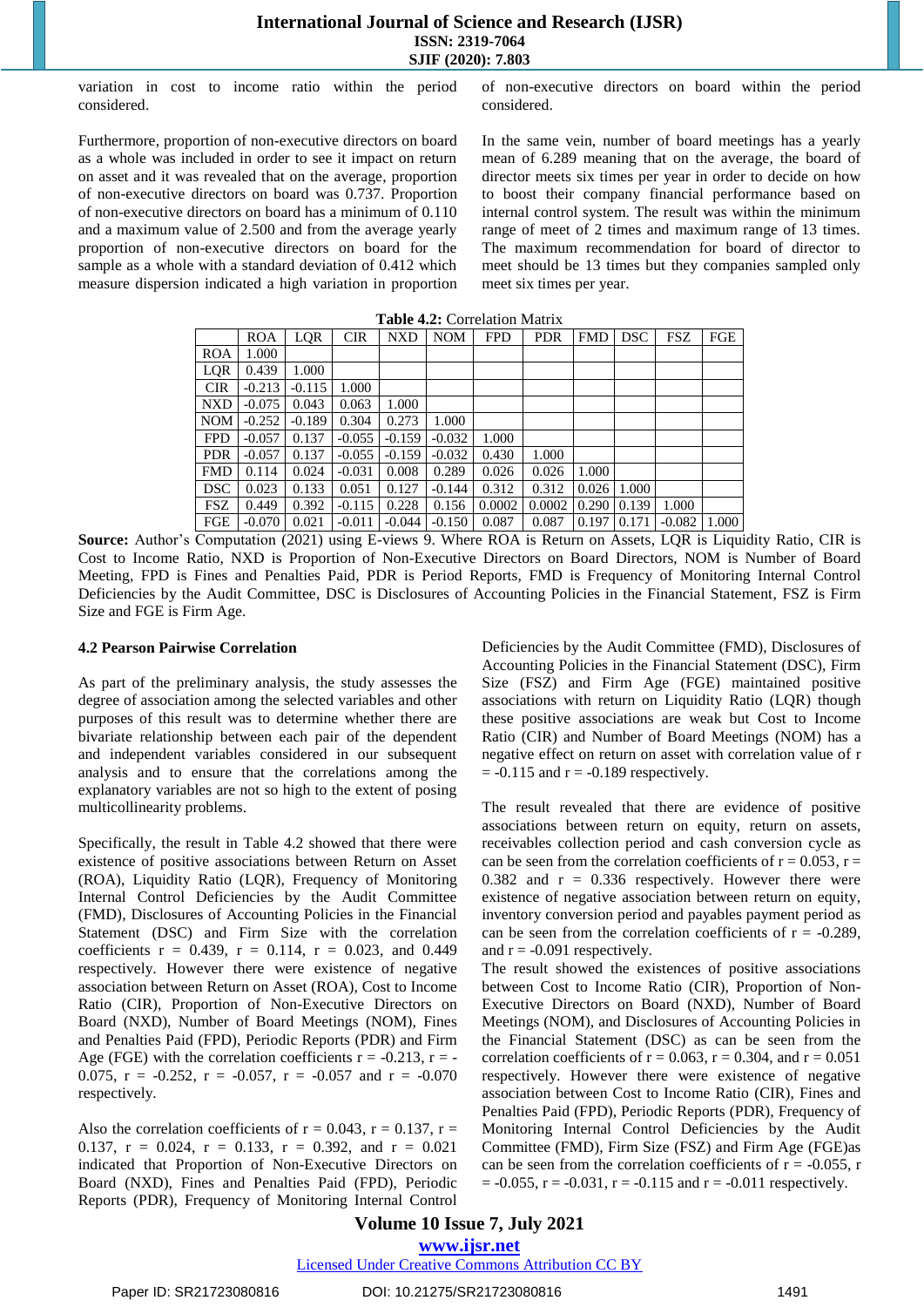The result revealed that there are existences of positive associations between Proportion of Non-Executive Directors on Board (NXD), Periodic Reports (PDR), Frequency of Monitoring Internal Control Deficiencies by the Audit Committee (FMD), Disclosures of Accounting Policies in the Financial Statement (DSC) and Firm Size (FSZ) as can be seen from the correlation coefficients of  $r = 0.273$ ,  $r =$ 0.008,  $r = 0.127$  and  $r = 0.228$  respectively. However there were existence of negative association between Proportion of Non-Executive Directors on Board (NXD), Fines and Penalties Paid (FPD), Periodic Reports (PDR), and Firm Age (FGE) as can be seen from the correlation coefficients of  $r = -0.159$ ,  $r = -0.159$  and  $r = -0.044$  respectively.

The result showed the existences of positive associations between Fines and Penalties Paid (FPD), Periodic Reports (PDR), Frequency of Monitoring Internal Control Deficiencies by the Audit Committee (FMD), Disclosures of Accounting Policies in the Financial Statement (DSC), Firm Size (FSZ) and Firm Age (FGE) as can be seen from the correlation coefficients of  $r = 0.430$ ,  $r = 0.026$ ,  $r = 0.312$ ,  $r =$ 0.0002 and  $r = 0.087$  respectively. The result showed the existences of positive associations between Periodic Reports (PDR), Frequency of Monitoring Internal Control Deficiencies by the Audit Committee (FMD), Disclosures of Accounting Policies in the Financial Statement (DSC), Firm Size (FSZ) and Firm Age (FGE) as can be seen from the correlation coefficients of  $r = 0.026$ ,  $r = 0.312$ ,  $r = 0.0002$ and  $r = 0.087$  respectively.

The result showed the existences of positive associations between Frequency of Monitoring Internal Control Deficiencies by the Audit Committee (FMD), Disclosures of Accounting Policies in the Financial Statement (DSC), Firm Size (FSZ) and Firm Age (FGE)as can be seen from the correlation coefficients of  $r = 0.026$ ,  $r = 0.290$  and  $r = 0.197$ respectively. The result showed the existences of positive associations between Disclosures of Accounting Policies in the Financial Statement (DSC), Firm Size (FSZ) and Firm Age (FGE) as can be seen from the correlation coefficients of  $r = 0.139$  and  $r = 0.171$  respectively while there were existence of negative association between Firm Size (FSZ) and Firm Age (FGE) as can be seen from the correlation coefficients of  $r = -0.082$ .

Looking at the explanatory variables, the correlation coefficients are between -0.032 and 0.449, none of the correlation coefficients is too high to the point of causing multicolinearity problem.

#### **Test of Hypothesis One (H01)**

**Table 4.3:** Lagrange Multiplier and Hausman Test for Compliance with Regulatory Framework on the Financial Performance of Manufacturing Companies Listed in Nigeria

| $\sim$ 0.11 $\sim$ 0.11 $\sim$ 0.12 $\sim$ 0.12 $\sim$ 1.12 $\sim$ 1.13 $\sim$ 1.13 $\sim$ |        |         |
|--------------------------------------------------------------------------------------------|--------|---------|
| Tests                                                                                      | Chi2   | P-Value |
| Breusch-Pagan Lagrange Multiplier (LM)                                                     | 34.867 | 0.000   |
| Hausman test                                                                               | 1.854  | 0.687   |

**Source:** Author's Computation (2021), with underlying data from annual reports of selected Consumer Goods Manufacturing listed on the Nigerian Stock Exchange (NSE).

#### **Interpretation of Results**

The regression result of effect of the impact of Compliance with Regulatory Framework on the financial performance of manufacturing companies listed in Nigeria from 2010 to 2019 in terms of return on asset (ROA) using the pooled (OLS), random effect and fixed effect models are presented in this subsection. In achieving this, the variable that is regarded as dependent variable is return on assets (ROA) while the explanatory variables are fines and penalties paid (FPD), periodic reports (PDR), firm size (FSZ) and firm age (FGE). From the results in Table 4.9, the Breusch and Pagan Lagrange multiplier (LM) [34.867 (p –value =  $0.000$  and Hausman  $[1.854$  (p-value = 0.687)] tests results for the model showed that the preferred model is pooled regression model. Therefore, the pooled regression model in column (1) of Table 4.3 is considered appropriate to establish the relationship that exists between Compliance with Regulatory Framework on the financial performance of manufacturing companies listed in Nigeria 2010 to 2019 in terms of return on asset (ROA).

**Table 4.4:** Regression Result of the Impact of Compliance with Regulatory Framework on the Financial Performance of Manufacturing Companies Listed In Nigeria in Nigeria

|                 | Pooled                      | Random                      | Fixed                       |  |
|-----------------|-----------------------------|-----------------------------|-----------------------------|--|
|                 | Coeff.                      | Coeff.                      | Coeff.                      |  |
| Variable        | Std. Dev. $( )$             | $Std. Dev.$ ()              | Std. Dev. ()                |  |
|                 | Prob. $\lceil \cdot \rceil$ | Prob. $\lceil \cdot \rceil$ | Prob. $\lceil \cdot \rceil$ |  |
|                 | $0.145**$                   | $0.478**$                   | $-0.189***$                 |  |
| Constant        | (0.021)                     | (0.047)                     | (0.053)                     |  |
|                 | [0.021]                     | [0.047]                     | [0.000]                     |  |
|                 | $-0.735**$                  | $-0.745**$                  | $0.785**$                   |  |
| <b>FPD</b>      | (0.254)                     | (0.212)                     | (0.241)                     |  |
|                 | [0.004]                     | [0.004]                     | [0.003]                     |  |
|                 | $0.207**$                   | $0.245**$                   | $-0.241**$                  |  |
| <b>PDR</b>      | (0.080)                     | (0.071)                     | (0.072)                     |  |
|                 | [0.011]                     | [0.024]                     | [0.024]                     |  |
|                 | $0.009***$                  | $0.009***$                  | $0.009***$                  |  |
| FSZ             | (0.002)                     | (0.001)                     | (0.001)                     |  |
|                 | [0.000]                     | [0.030]                     | [0.030]                     |  |
|                 | $-3.310$                    | $-3.221$                    | $-3.475$                    |  |
| FGE             | (0.0001)                    | (0.0001)                    | (0.0001)                    |  |
|                 | [0.755]                     | [0.752]                     | [0.754]                     |  |
| Observations    | 140                         | 140                         | 140                         |  |
| $R^2$           | 0.206                       | 0.047                       | 0.255                       |  |
| Adj. $R^2$      | 0.180                       | 0.042                       | 0.151                       |  |
| F-Statistic     | 4.865                       | 2.654                       | 2.457                       |  |
| Prob. (F-Stat.) | 0.001                       | 0.024                       | 0.002                       |  |

**Source:** Author's Computation (2021), with underlying data from audited financial reports of the sample manufacturing firms for a period of ten (10) years (2010-2019). Note: The dependent variable is Return on Asset (ROA) while the explanatory variables are Penalties Paid (FPD), Periodic Reports (PDR), Firm Size (FSZ) and Firm Age (FGE); \*\*\* p<0.01, \*\* p<0.05, \* p<0.1; \*\*\* p<0.01, \*\* p<0.05, \* p<0.1

Based on the result in column 1 of Table 4.8, the F-statistics value [4.865; p - value =  $0.001$ ] showed that the explanatory variables are jointly statistically significant in explaining the variations in the dependent variable, return on asset (ROA). The coefficient of determination (Adjusted  $R^2$ ) value of 0.180 indicated that the explanatory variables were able to explain about 18% changes that occurred in the dependent variable.

**Volume 10 Issue 7, July 2021 www.ijsr.net**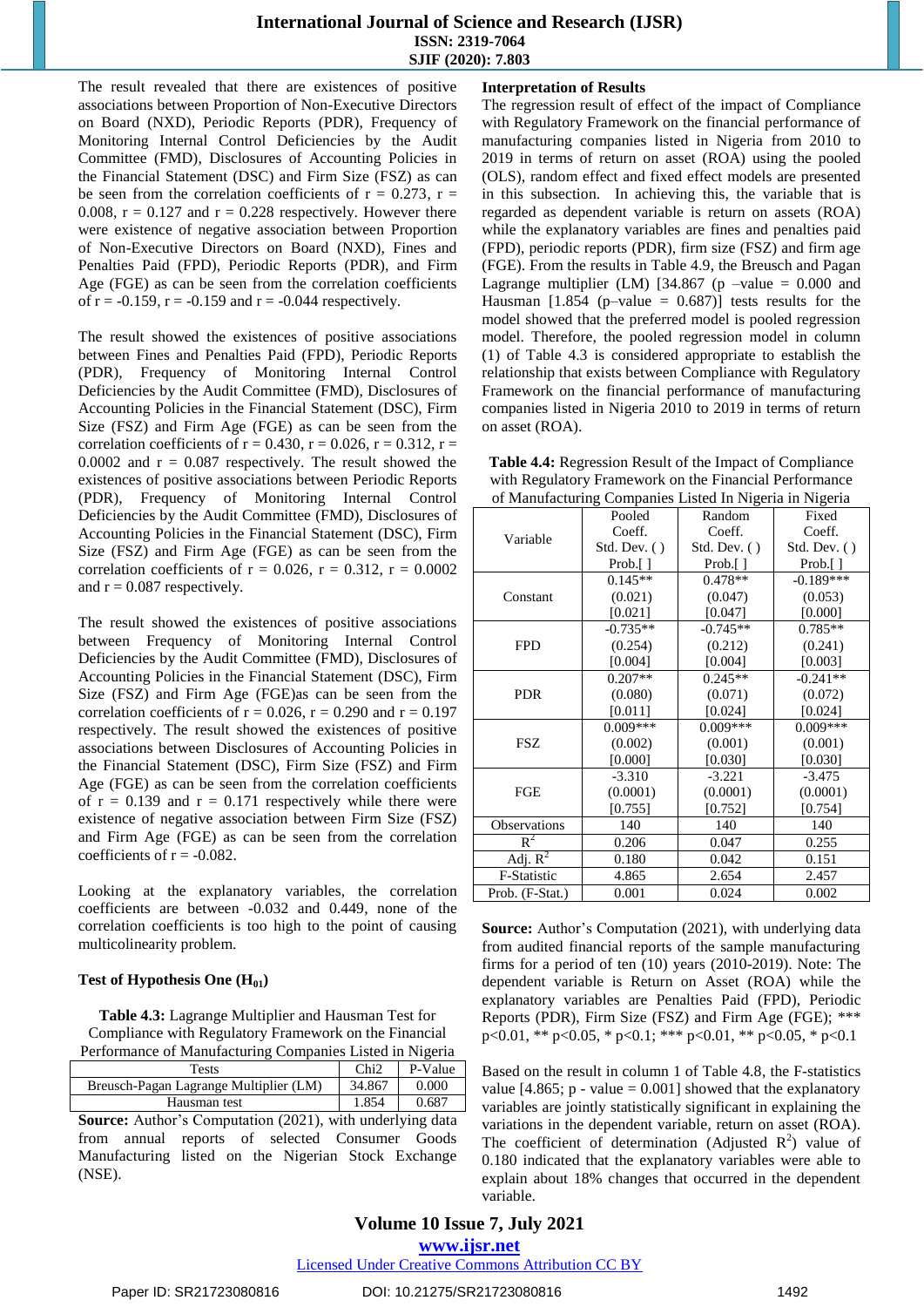Based on the results, the coefficient of penalties paid (FPD) was negatively and statistically significant at the 5% conventional level of significance (coefficient =  $-0.735$ ; p– value = 0.004). Alternatively, the significant result suggested that the influence of penalties paid (FPD) on return on asset (ROA) is significant.

The results revealed that there is a positive and significant effect of periodic reports (PDR) on return on asset (ROA) at 5% conventional level of significance (coefficient. = 0.207;  $p$ –value = 0.011). Alternatively, the significant result suggested that the influence of periodic reports (PDR) on return on asset (ROA) is positive and significant.

The results revealed that there is a positive and significant effect of firm size (FSZ) on return on asset (ROA) at 1% conventional level of significance (coefficient.  $= 0.009$ ; p– value = 0.000). Alternatively, the significant result suggested that the influence of firm size (FSZ) on return on asset (ROA) is positive and significant.

Based on the results, the coefficient of firm (FGE) was negatively and statistically insignificant within the 1% to 10% conventional level of significance (coefficient = -3.310; p–value = 0.755). Alternatively, the significant result suggested that the influence of firm age (FGE) on return on asset (ROA) is insignificant.

The F-statistics depicts the overall statistical significant of the impact of Compliance with Regulatory Framework on the financial performance of manufacturing companies listed in Nigeria in Nigeria from 2010 to 2019. Giving the Fstatistics value of 4.865 with the probability value of 0.001 showed that Compliance with Regulatory Framework has statistical effect on financial performance of manufacturing companies in Nigeria, hence the null hypothesis was rejected.



**Figure 4.1:** Diagnostic Tests for Compliance with Regulatory Framework and Financial Performance

**Source:** Author's Computation (2021), with underlying data from annual reports of selected Consumer Goods Manufacturing listed on the Nigerian Stock Exchange (NSE).

In this study, we used Jarque-Bera statistic to check whether the residual (error term) of the estimated model when the working capital on operating profit margin indicators is not normally distributed. From Figure 4.1, the test statistics (149.86397 and its associated p-value (0.000) are statistically significant. This means that the residual is not normally distributed. For heteroskedasticity test, the insignificant value of p-value suggests the acceptance of the null hypothesis of homoskedastic. This means that the model is free from heteroskedasticity problem. Further, the significant value of P-value of Breusch-Pagan LM Cross-Section Dependence Test result showed that the residual is not free from cross-section dependence (correlation).

#### **Test of Hypothesis Two (H02)**

**Table 4.5:** Lagrange Multiplier and Hausman Test for Internal Control System and the Financial Performance of Manufacturing Companies listed in Nigeria

| Tests                                  | Chi2  | P-Value |
|----------------------------------------|-------|---------|
| Breusch-Pagan Lagrange Multiplier (LM) | 3.541 | 0.060   |
| Hausman test                           | 1.961 | 0.743   |

**Source:** Author's Computation (2021), with underlying data from annual reports of selected Manufacturing firms listed on the Nigerian Stock Exchange (NSE).

#### **Interpretation of Results**

The regression result of internal control system on the financial performance of manufacturing companies listed in

#### **Volume 10 Issue 7, July 2021**

#### **www.ijsr.net**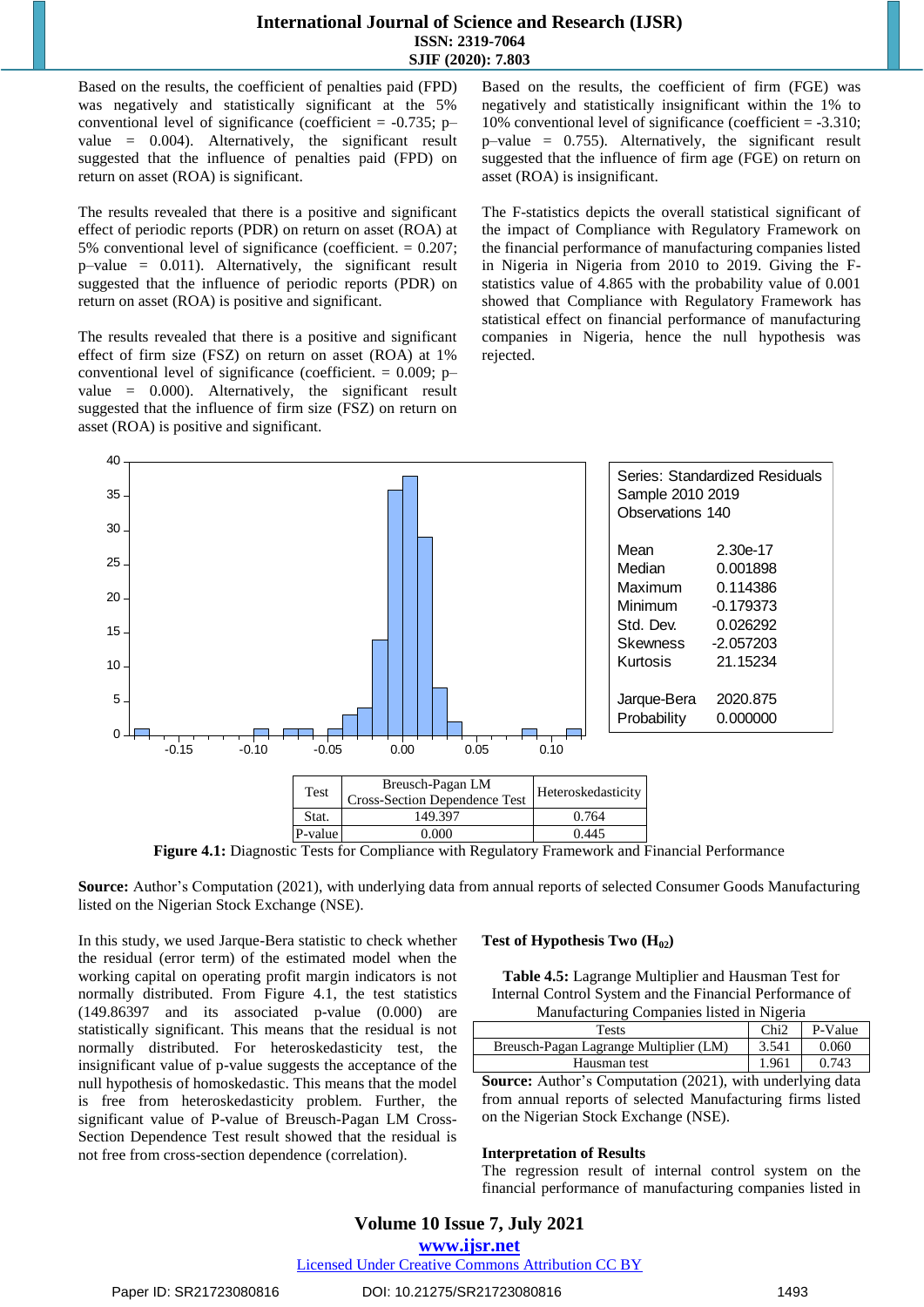Nigeria from 2010 to 2019 in terms of financial performance of manufacturing companies using the pooled (OLS), random effect and fixed effect models are presented in this subsection. In achieving this, the variable that is regarded as dependent variable is return on asset (ROA)while the explanatory variables are frequency of monitoring internal control deficiencies by the audit committee (FMD), disclosures of accounting policies in the financial statement (DSC), firm size (FSZ) and firm age (FGE). From the results in Table 4.5, the Breusch and Pagan Lagrange multiplier (LM) [3.541 (p –value = 0.060)] and Hausman [1.961 (p– value  $= 0.743$ ) tests results for the model showed that the preferred model is Random effect model. Therefore, the random effect model in column (2) of Table 4.5 is considered appropriate to establish the relationship that exists between firm size, firm age and internal control system and the financial performance of manufacturing companies listed in Nigeriafrom 2010 to 2019 in terms of return on asset (ROA).

| Table 4.6: Regression result of Internal Communication of |  |  |  |
|-----------------------------------------------------------|--|--|--|
| Information on the Financial Performance of Manufacturing |  |  |  |
|                                                           |  |  |  |

| Companies listed in Nigeria |                             |                             |                             |  |  |  |
|-----------------------------|-----------------------------|-----------------------------|-----------------------------|--|--|--|
|                             | Pooled                      | Random                      | Fixed                       |  |  |  |
| Variable                    | Coeff.                      | Coeff.                      | Coeff.                      |  |  |  |
|                             | Std. Dev. ()                | Std. Dev. ()                | $Std. Dev.$ ()              |  |  |  |
|                             | Prob. $\lceil \cdot \rceil$ | Prob. $\lceil \cdot \rceil$ | Prob. $\lceil \cdot \rceil$ |  |  |  |
|                             | $-0.180***$                 | $-0.179***$                 | $-0.145$                    |  |  |  |
| Constant                    | (0.056)                     | (0.068)                     | (0.121)                     |  |  |  |
|                             | [0.002]                     | [0.009]                     | [0.235]                     |  |  |  |
|                             | 0.002                       | 0.003                       | 0.004                       |  |  |  |
| <b>FMD</b>                  | (0.003)                     | (0.003)                     | (0.003)                     |  |  |  |
|                             | [0.435]                     | [0.238]                     | [0.205]                     |  |  |  |
|                             | 0.003                       | $-0.001$                    | $-0.014$                    |  |  |  |
| DSC                         | (0.030)                     | (0.032)                     | (0.037)                     |  |  |  |
|                             | [0.914]                     | [0.979]                     | [0.701]                     |  |  |  |
|                             | $0.009***$                  | $0.009**$                   | 0.006                       |  |  |  |
| FSZ                         | (0.003)                     | (0.004)                     | (0.007)                     |  |  |  |
|                             | [0.004]                     | [0.022]                     | [0.405]                     |  |  |  |
|                             | $-0.0001$                   | $-9.060$                    | 0.0008                      |  |  |  |
| <b>FGE</b>                  | (0.0001)                    | (0.0002)                    | (0.001)                     |  |  |  |
|                             | [0.484]                     | [0.673]                     | [0.592]                     |  |  |  |
|                             |                             |                             |                             |  |  |  |
| Observations                | 150                         | 150                         | 150                         |  |  |  |
| $R^2$                       | 0.098                       | 0.073                       | 0.255                       |  |  |  |
| Adj. $\overline{R^2}$       | 0.072                       | 0.045                       | 0.151                       |  |  |  |
| F-Statistic                 | 3.679                       | 2.652                       | 2.457                       |  |  |  |
| Prob. (F-Stat.)             | 0.007                       | 0.036                       | 0.002                       |  |  |  |

**Source:** Author's Computation (2021), with underlying data from annual reports of selected Manufacturing firms listed on the Nigerian Stock Exchange (NSE). Note: The dependent variable is ROA is Return on Assets. The Independent variables are FMD is Frequency of Monitoring Internal Control Deficiencies by the Audit Committee, DSC is Disclosures of Accounting Policies in the Financial Statement, FSZ is Firm Size and FGE is Firm Age; \*\*\* p<0.01, \*\* p<0.05, \* p<0.1

Based on the result in column 1 of Table 4.6, the F-statistics value [2.652; p - value = 0.036] showed that the explanatory variables are jointly statistically significant in explaining the variations in the dependent variable, return on asset (ROA). The coefficient of determination (Adjusted  $R^2$ ) value of 0.045 indicated that the explanatory variables were able to explain about 4.5% changes that occurred in the dependent variable.

Based on the results, it was revealed that both frequency of monitoring internal control deficiencies by the audit committee was positive but statistically insignificant at the 5% conventional level of significance (coefficient  $= 0.003$ ;  $p$ –value = 0.238). Alternatively, the result suggested that the frequency of monitoring internal control deficiencies by the audit committee on return on asset (ROA) is insignificant.

The results revealed that disclosures of accounting policies in the financial statement was negative but statistically insignificant at the 5% conventional level of significance (coefficient =  $-0.001$ ; p-value = 0.979). Alternatively, the result suggested that the disclosure of accounting policies in the financial statement on return on asset (ROA) is insignificant.

The results also revealed that firm size was positive and statistically significant at the 5% conventional level of significance (coefficient =  $0.009$ ; p-value =  $0.022$ ). Alternatively, the result suggested that the firm's size on return on asset (ROA) is significant.

Lastly, the results revealed that firm age was positive and statistically insignificant at the 5% conventional level of significance (coefficient =  $-9.060$ ; p–value = 0.673). Alternatively, the result suggested that the firm's age on return on asset (ROA) is insignificant.

The F-statistics depicts the overall statistical significant of the effect firm size, firm age and Internal Communication of Information on the financial performance of manufacturing companies listed in Nigeria. Giving the F-statistics value of 2.652 with the probability value of 0.036 showed that firm size, firm age and internal control system on the financial performance of manufacturing companies listed in Nigeria was rejected.

Paper ID: SR21723080816 DOI: 10.21275/SR21723080816 1494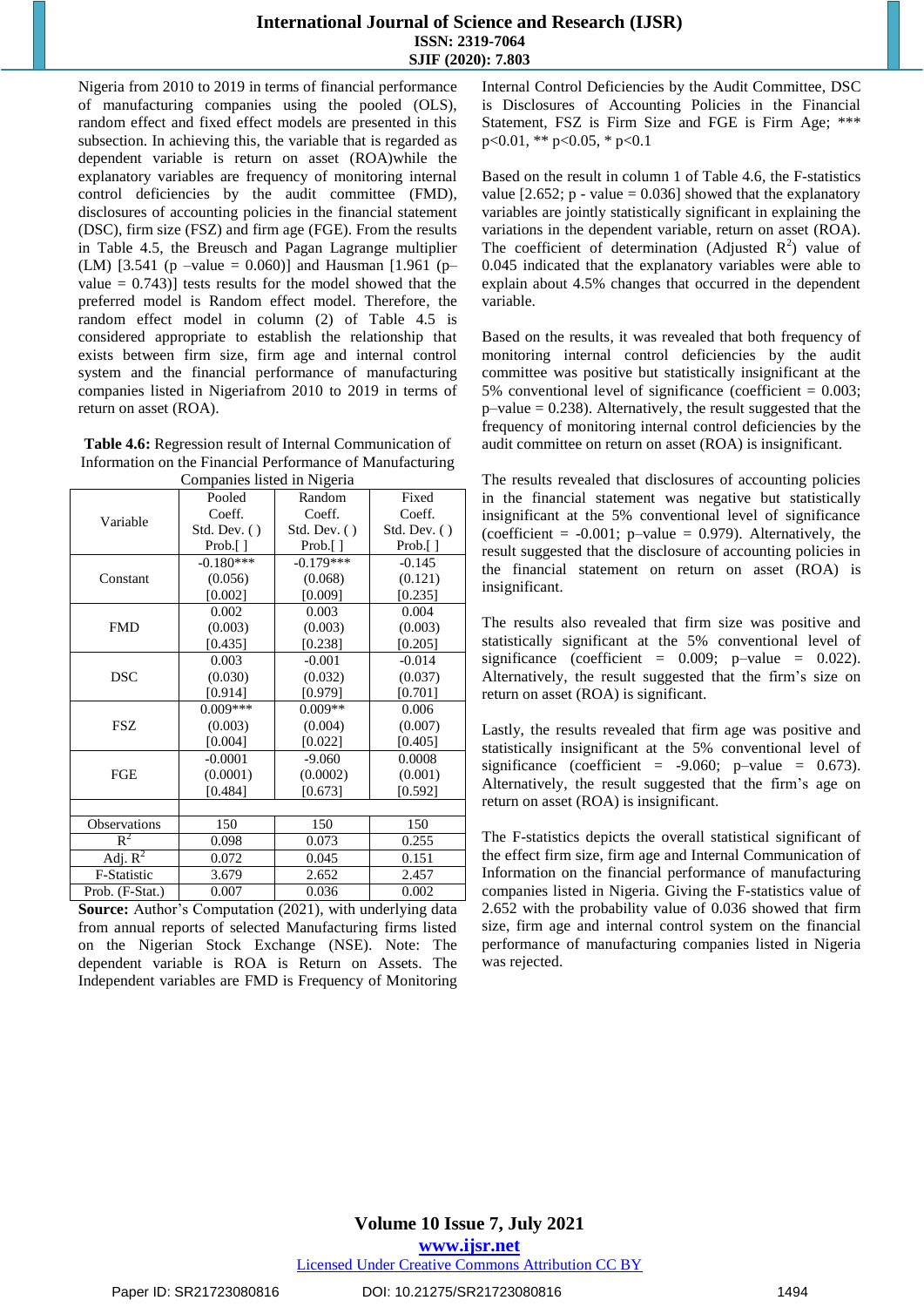

P-value  $0.000$  0.120 **Figure 4.2:** Diagnostic Tests for Internal Communication of Information on the Financial Performance of Manufacturing

Companies listed in Nigeria.

**Source:** Author's Computation (2021), with underlying data from annual reports of selected Manufacturing listed on the Nigerian Stock Exchange (NSE).

In this study, we used Jarque-Bera statistic to check whether the residual (error term) of the estimated model when the internal communication of information on the financial performance of manufacturing companies listed in Nigeria indicators is not normally distributed. From Figure 4.5, the test statistics (141.011) and its associated p-value (0.000) are statistically significant. This means that the residual is not normally distributed. For heteroskedasticity test, the insignificant value of p-value suggests the acceptance of the null hypothesis of homoskedastic. This means that the model is free from heteroskedasticity problem. Further, the significant value of P-value of Breusch-Pagan LM Cross-Section Dependence Test result showed that the residual is not free from cross-section dependence (correlation).

#### **4.3 Discussion of Findings**

The purpose of this study was to determine the effect of effect of Internal Control system on financial performance of manufacturing companies listed in Nigeria. Secondary data were used for the analysis. From the descriptive regression analysis, the following are the findings:

Based on the impact of compliance with regulatory framework on the financial performance of manufacturing companies listed in Nigeria, the result revealed that penalties paid (FPD) was negatively and statistically significant at the 5% conventional level of significance and there was a positive and significant effect of periodic reports (PDR) on return on asset (ROA) at 5% conventional level of significance while there was a positive and significant effect of firm size (FSZ) on return on asset (ROA) at 1% conventional level of significance and firm age (FGE) was negatively and statistically insignificant within the 1% to 10% conventional level of significance.

The study revealed that both frequency of monitoring internal control deficiencies by the audit committee was positive but statistically insignificant at the 5% conventional level of significance on return on asset (ROA) is insignificant. The results also revealed that a disclosure of accounting policies in the financial statement was negative but statistically insignificant at the 5% conventional level of significance on return on asset (ROA) is insignificant. While firm size was positive and statistically significant on return on asset (ROA) is significant. Lastly, the results revealed that firm age was positive and statistically insignificant on return on asset (ROA) is insignificant.

The results of the research work concur with the findings of Grove, Patelli, Victoravich and Xu (2011); Ahmed and Hamdan (2015); Omoniyi and Akinselure (2016); Mawanda (2017) and Al-Habaybah (2019). They find out that disclosures of accounting policies in the financial statement (PDR) is very important than frequency of monitoring internal control deficiencies by the audit committee (FPD) as a measure of compliance with regulatory framework in determine performance of an organization. The findings of the study is also in line with the work of Otieno, Waiganjo and Njeru (2015) and Nebo, Nwankwo and Okonkwo (2015) who also incorporate firm size and form age in their model of the impact of Internal Communication of Information on the financial performance. In their work, firm size was found to be statistically significant in the model.

#### **5. Conclusion**

The results of the regression model showed that there is a positive relationship between internal controls and return on asset of the manufacturing films under study. That is, financial performance is measured by the efficiency and effective implementation of internal controls. This implies that a single unit increase in any of the independent

**Volume 10 Issue 7, July 2021 www.ijsr.net** Licensed Under Creative Commons Attribution CC BY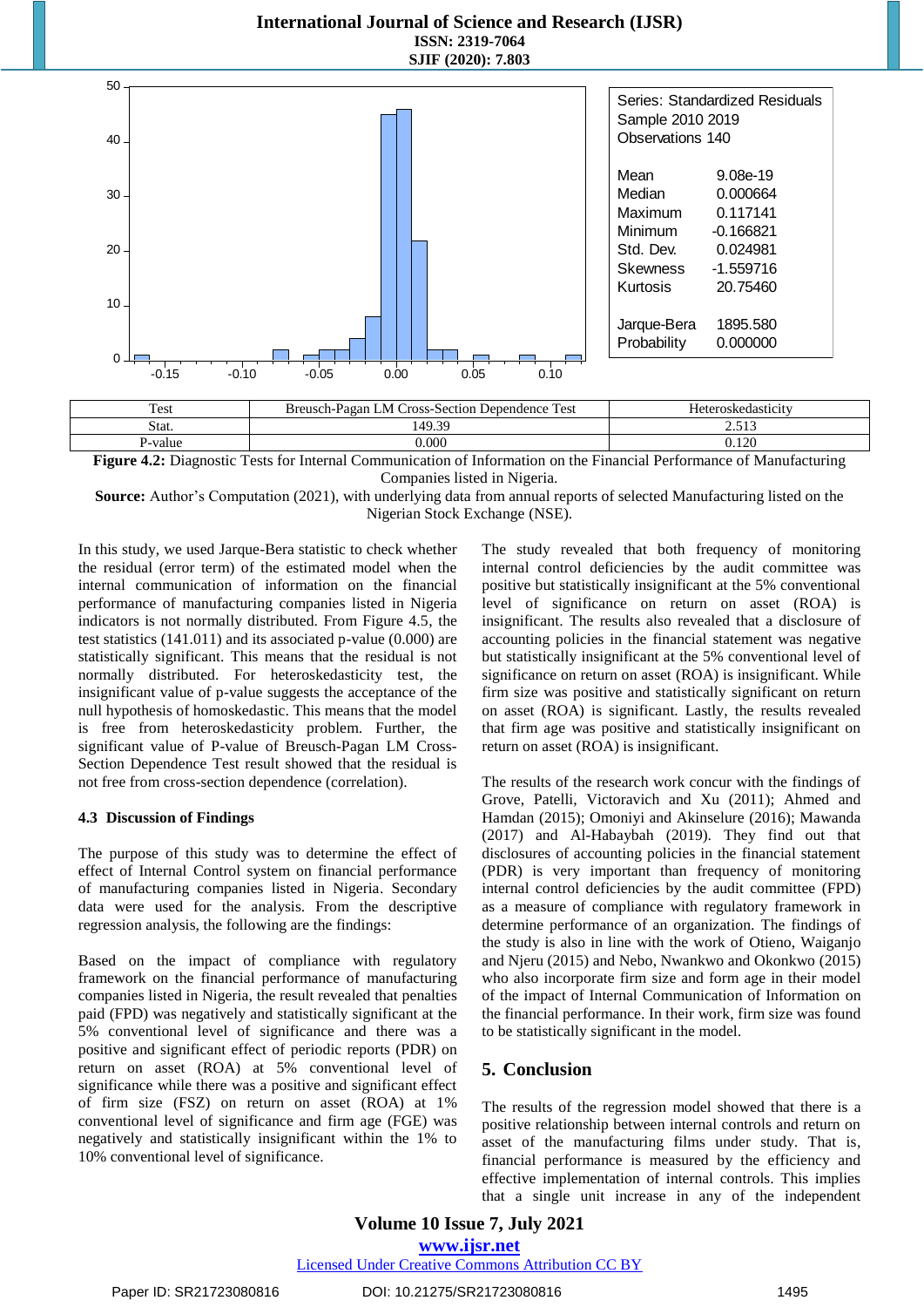variables resulted in a corresponding increase in return on asset among the manufacturing films. The internal control variables had positive coefficients (i.e. positive relationship with return on asset). The components of internal control (compliance with regulatory framework, Internal communication of information and firm size, firm age) also had significant positive relationship with return on asset (i.e. p-values of less than 5%), the study established that internal controls affect return on asset of manufacturing films in Nigeria to a great extent. From the findings of the study, it can be concluded that manufacturing films that had invested on effective internal control systems have more improved return on asset as compared to those manufacturing films that had a weak internal control system.

#### **6. Recommendations**

The following recommendations were made based on the outcome of the study:

- 1) Management should develop more effective monitoring systems through the internal control department to ensure compliance with regulatory frameworks.
- 2) Management of companies should regularly upgrade their information and communication frameworks to enable them cope with the frequent changes in the global environment and as such improve their financial performance.

# **References**

- [1] Abdul, A., & Isiaka, T. (2015). Relationship between cost management and profitability: A study of selected manufacturing firms. *International Journal of Management Sciences and Humanities, 3* (1), 33– 45.
- [2] Akingunola, R. O., Adekunle, O. A. & Adedipe, O. A. (2013). Internal control and bank's performance in Nigeria (Post – bank's consolidation). *European Journal of Business and Social Sciences*, *2* (8), 89-111.
- [3] Al-Habaybah, M. (2019). Factors influencing the extent of mandatory compliance with IAS Disclosure requirements by manufacturing companies listed at Amman Stock Exchange. *Indonesian Journal of Contemporary Management Research, 1* (1), 25-34
- [4] Amal, Y., Sameer, A., & Yahya, Z. (2012). Factors affecting the financial performance of Jordanian insurance companies listed at Amman Stock Exchange. *Journal of Management Research, 4* (2), 266-275.
- [5] Asamu, F. (2014). Impact of communication on workers' performance in selected organizations in Lagos State, Nigeria. *Journal of Humanities and Social Sciences, 5* (2), 21-32.
- [6] Babalola, O. (2015). Determinants of firms' financial performance. *European Scientific Journal, 13* (11), 246-260.
- [7] Batchimeg, B. (2017). Financial performance determinants of organizations: The case of Mongolian companies. *Journal of Finance*, *9* (3), 22-33.
- [8] Brealey, A., Myers, C. & Marcus, A. (2014). *Fundamentals of corporate finance.* New York: McGraw Hill
- [9] Bowrin, A. (2014). Information transparency disclosures by African and Caribbean companies. *Journal of Accounting in Emerging Economies, 6* (3), 54-76.
- [10] Chan, C., & Heang, A. (2010). Board gender diversity and bank efficiency in Ghana. *International Journal of Business Research, 4* (3), 65-76.
- [11] COSO. (2014). Internal Control-Integrated Framework. *Annual Review*, 17-67. Donaldson, L. (2012). Organizational economics and management theory. *Academy of Management Review, 15* (3), 369– 381.
- [12] Donaldson, L., & Preston, J. (2015). Stewardship theory or agency theory: CEO governance and shareholder returns. *Australian Journal of Management, 16* (6), 11- 19
- [13] Eissa, A., Faosi, A., & Almaqtari, A. (2019). Impact of internal control mechanism on financial performance of hotel companies in India*. African Journal of Hospitality, Tourism and Leisure, 8* (2), 18-32.
- [14] Eze, G. (2018). Internal control and financial performance of hospitality organizations in Rivers State. *European Journal of Accounting, Auditing and Finance Research, 6* (3), 32-52.
- [15] Grove, H., Patelli, L., Victoravich, L. & Xu, P. (2011). Internal control and performance in the wake of manufacturing firms in the United State of America. *Journal of Poverty, Investment and Development*, 25 (7), 89-95.
- [16] Hammed, A. (2018). Financial performance of manufacturing companies in Nigeria. *International Review of Economics and Business Research, 4* (3), 67-89
- [17] Handania, R. (2017). Internal control elements and framework. *African Journal of Scientific Research, 9 (1),* 462-476.
- [18] ICAN (2011). Internal audit review in deposit money banks. *ICAN Quarterly Review Journal of*
- [19] *Accounting, 1 (*4), 76-81.
- [20] Jensen, M. (2001). Value maximization, stakeholder theory and corporate objective function.
- [21] *Journal of Applied Corporate Finance, 2* (3), 45-67.
- [22] Kakucha, W. (2014). Barriers to effective organizational change in Kenya. *Journal of Social Sciences and Entrepreneurship, 11* (3), 58-68.
- [23] Landry, S. (2018). The potential of manufacturing and industrialization in Africa. *Journal of Emerging Issues in Accounting and Finance, 1* (1), 34-43.
- [24] Makori, R. (2016). Effect of internal control systems on fraud risk management among commercial banks in Kenya. *Journal of Economics and Business Research, 4* (1), 76-89.
- [25] Mandu, M. (2014). Internal communication and organizational efficiency. *Journal of Behavioural Economics, 6* (3), 321-345.
- [26] Mawanda, S. (2018). Effect of internal control on financial performance of firms in Uganda. *Journal of Business and Management, 1* (1), 57-67.
- [27] Muhunyo, B., & Jagongo, A. (2018). Effect of internal control system on performance of manufacturing firms in Kenya. *Journal of Management Information, 3* (2), 76-88.

# **Volume 10 Issue 7, July 2021**

**www.ijsr.net**